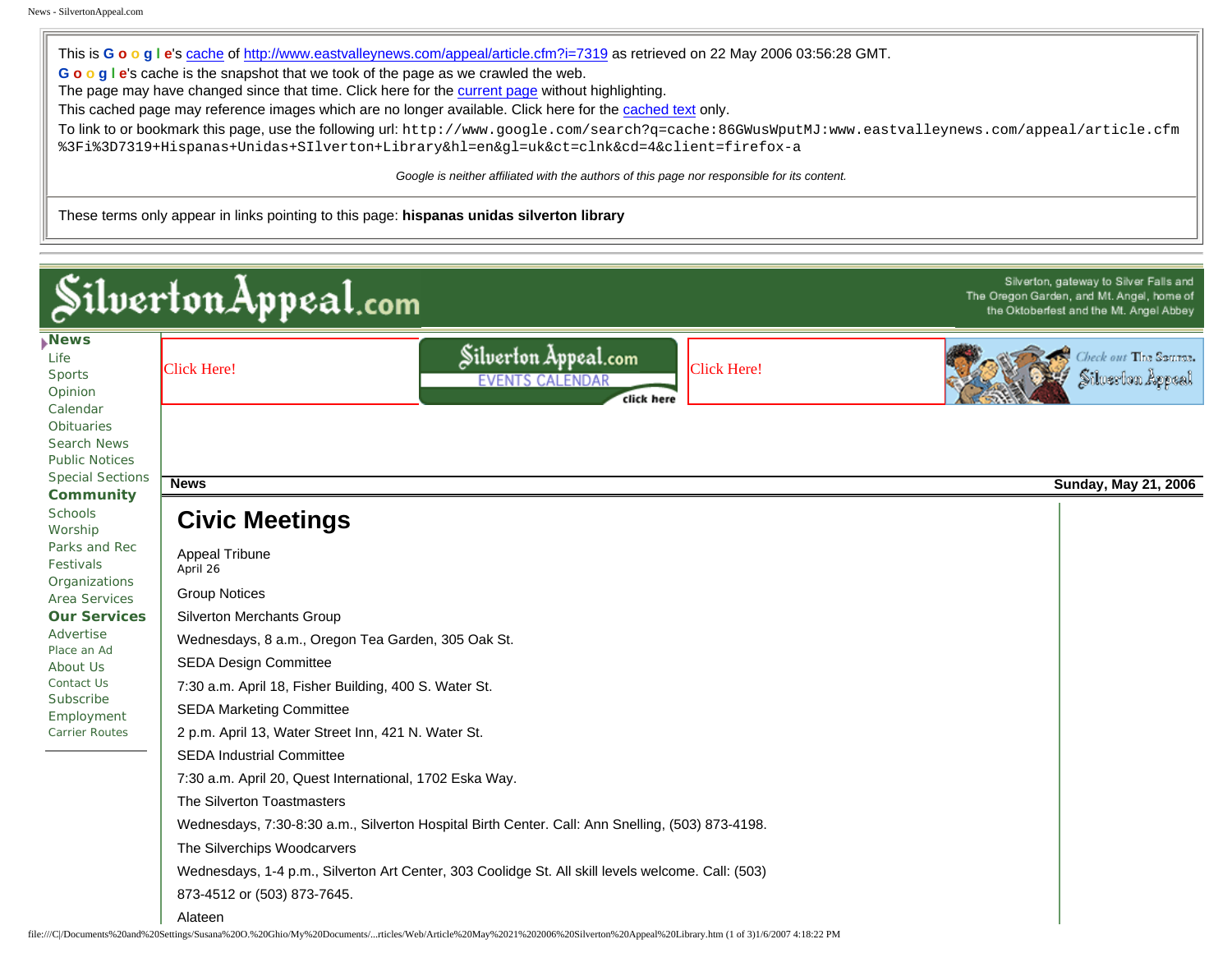Thursdays, 7-8 p.m. All are welcome. Call: (503) 874-9422. Codependents Anonymous Thursdays, 7-8 p.m., 1104 Western Ave. Car Seat Safety Check First Thursday, 1:30-5:30 p.m., Silverton Hospital Birth Center. Call: (503) 588-SAFE or (503) 982-4882. Seniorcize Mondays, Wednesdays, Fridays, 10:45-11:45 a.m., Silverton Senior Center, 402 E. Main St., Silverton. A senior exercise program designed to encourage recovery and extend life. Cost: \$1 per class. Call: (503) 873-3093. Catholic Inquiry Class Wednesdays, 7-8:30 p.m., St. Paul Catholic Church, 1410 Pine St., Silverton. For those interested in finding out about the Catholic church. Call: (503) 873-2044. Open Art Studio Thursdays, 9 a.m.-3 p.m., Silverton Arts Association Art Classroom, 303 Coolidge St., Silverton. Cost: \$5 for SAA members, \$10 for nonmembers. Bring own materials. Call: (503) 873-2480. Al-Anon Mondays, 7-8 p.m., Silverton Hospital Birth Center, Room G. Call: (503) 843-6460. Quilters of Trinity Lutheran Church First and third Wednesdays, 9 a.m.-2 p.m., Trinity Lutheran Church, 500 N. Second St., Silverton. First Wednesday is a potluck. Third Wednesday bring sack lunch. Call: (503) 873-2635. Breast Cancer Support Group Third Monday, 7-9 p.m., Silverton Hospital. Call: Kate Robertson, (503) 873-1791. Stories in Spanish Tuesdays, 4:30-5:30 p.m., Silver Falls Library. Somos Hispanas Unidas reads stories to children in Spanish. Children ages 2-10 and their parents are welcome. Call: Silverton Together, (503) 873-0405. Free Swim Mondays, 2-5 p.m., Silverton Pool. Fusion Thursdays, 7 p.m., Silverton Fire Station, 819 Railway St. A youth group for junior and senior high school students. Call: John LeBoeuf, (503) 949-2516. Silverton Country Historical Society Third Monday, 7:30 p.m. For location and program information call: Scott Guenther, (503) 873-5580. Museum hours are 1-4 p.m. Saturday and Sunday. OTHER ARTICLES FROM THIS WEEK